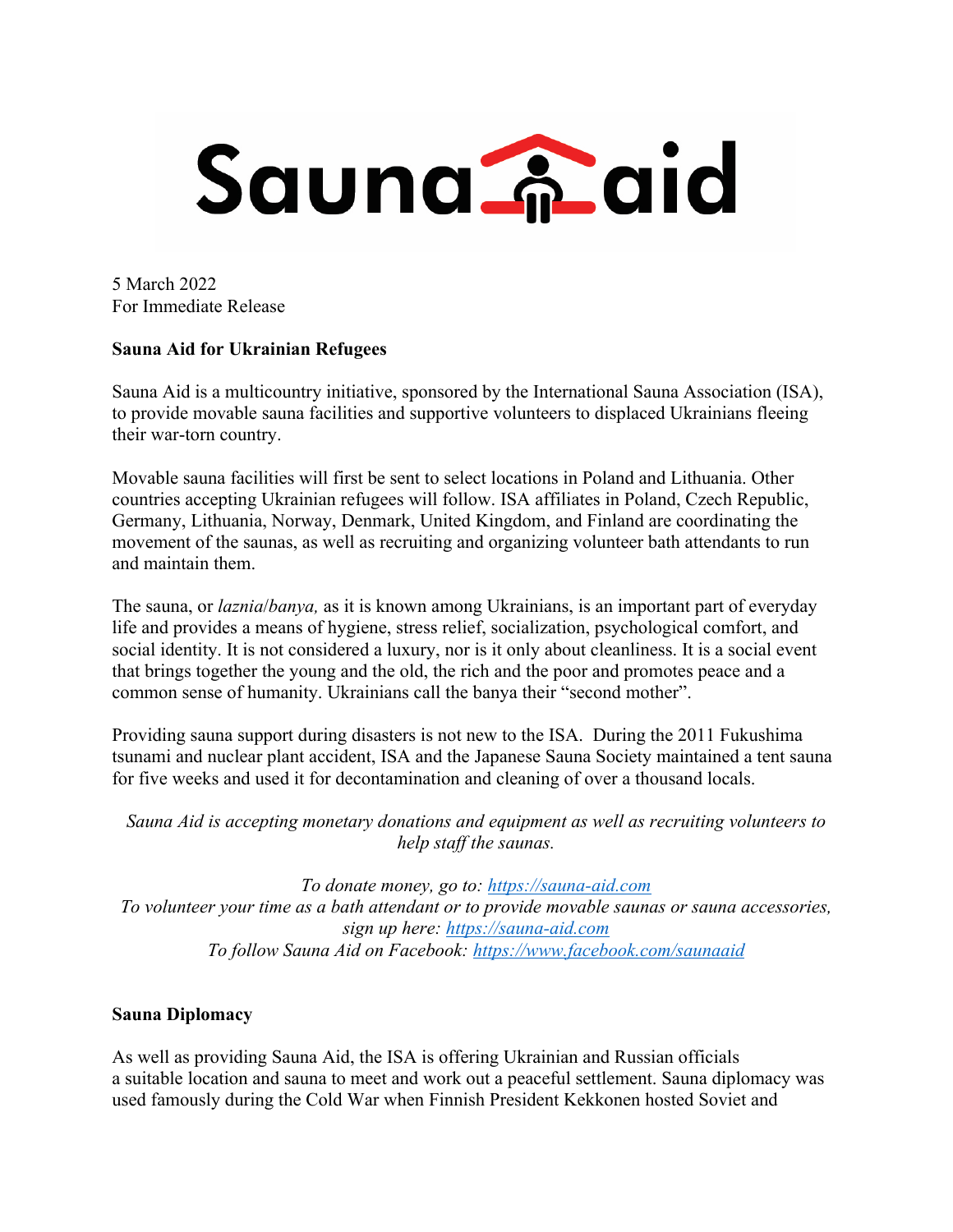Western leaders to a secret sauna just outside Helsinki to sweat and discuss the future of the world while comforted by the relaxing heat and steam of the sauna.



### **About The International Sauna Association (ISA)**

The International Sauna Association (ISA) is a non-profit association of over 20 national sauna societies. The ISA was founded in 1958. Its goal is publicizing the sauna and promoting its use on a global scale by rallying supporters of sauna activities in different countries as well as promoting the scientific studies of the history, sociology, and medical benefits of the sauna.

## **Participating organizations:**

Lithuanian Bath Academy, British Sauna Society, Finnish Sauna Society, Polish Sauna Society, German Sauna Association, Japan Sauna and Spa Association, Norwegian Sauna Society, Danish Sauna Society, Finnish Embassy in Poland, North American Sauna Society, Swedish Sauna Academy, New Zealand Sauna Society, The Australian Sweat Bathing Association, Finnland-Institut Berlin, Austrian Sauna Society, and the Czech Sauna Association. (More organizations to follow.)

You can find links to the individual participating organizations here: https://saunainternational.net/members/

### **For more information contact:**

Risto Elomaa, President International Sauna Association sauna@kolumbus.fi

Mikkel Aaland, author/host, Perfect Sweat documentary series mikkel.aaland@gmail.com

Mika Meskanen, Chairman of the British Sauna Society mika@britishsaunasociety.org.uk

Jussi Niemelä, Board of Directors, ISA jussi.p.niemela@gmail.com

Kim P. Pedersen, President of Danish Sauna Society kim@saunaselskab.dk